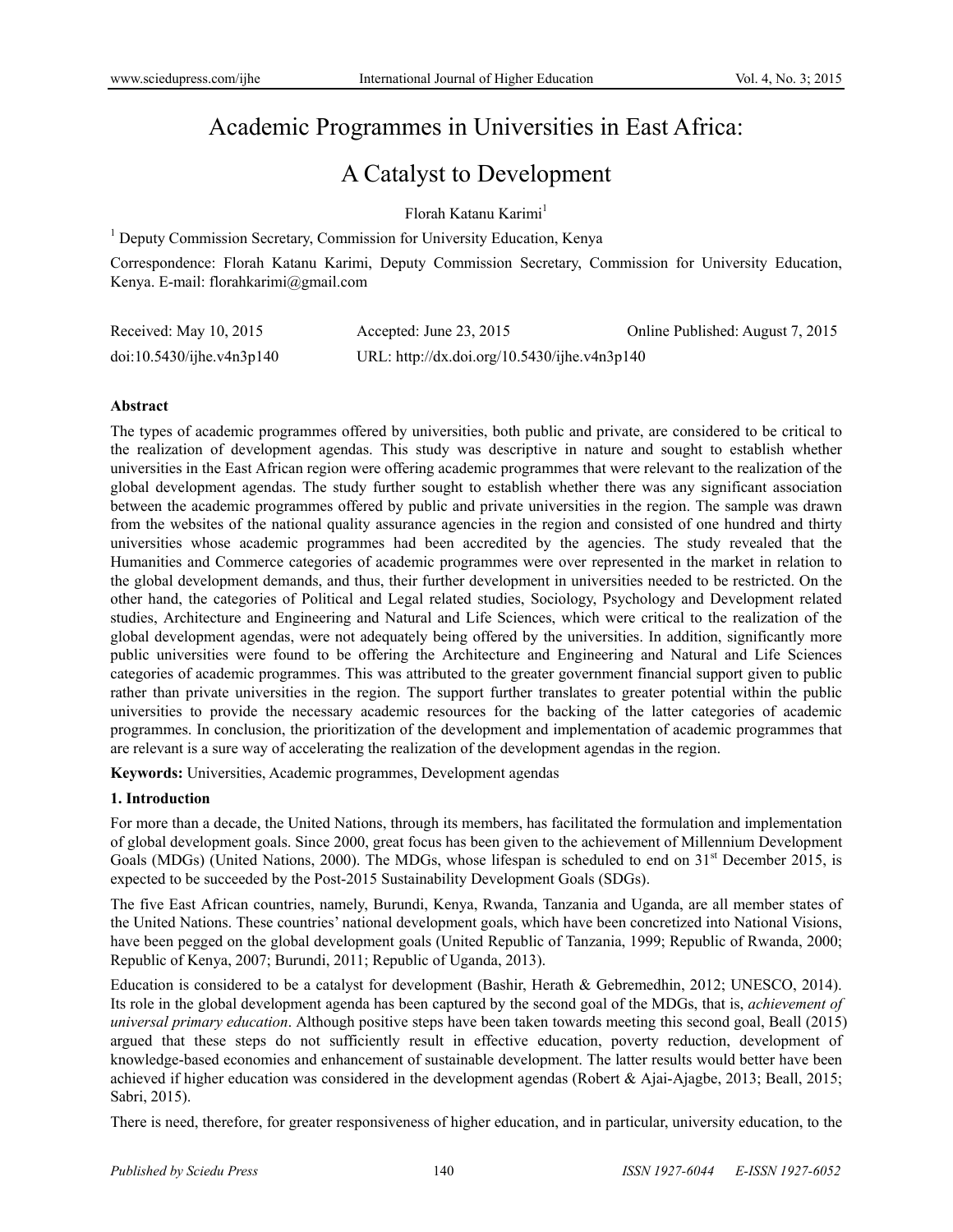needs of the society and the economy (Pillay, 2011; Association of Public and Land-grant Universities, Knowledge Center on Higher Education for African Development, 2014). According to Kiani (2011), *"…there is a high correlation between the Higher Education programmes and development of an economy because there is no comprehensive program of development that can take place without human resources, and there is no human resources without education and well-studied plans that really train them and prepare them according to the needs of society (pp. 31)"*. Recognition of university education as a critical driver to economic development demands for the curriculum of academic programmes, and didactic methods therein utilized, to emphasize more on the needs of the society (Kiani, 2011; Montanini, 2013). In view of the latter, it is critical that universities review their academic programmes in order to ensure that they contribute to global, regional and national development. This has potential to minimize the mismatch experienced between academia and market needs thus resulting in greater graduate-employment equilibrium.

In Africa, it has been observed that there is a clear distinction between the kind of academic programmes offered by public higher education institutions and those offered by private higher education institutions (Woldegiorgis & Doevenspeck, 2013). Public institutions are observed to focus more on science, technological, research and development-related programmes while private institutions are observed to focus more on humanities and social sciences. While this observation is general to the continent of Africa, which is diverse in nature with respect to university education, it would be of essence to establish if similar results would be obtained, specifically, in the East Africa region.

This study therefore sought to answer the following two research questions:

- a) What is the distribution of academic programmes offered in universities in East Africa in relation to the focus of the global development agenda?
- b) Is there any significant association between the type of academic programmes offered by public and private universities in East Africa?

## **2. Literature review on university education and development goals**

#### a) *Focus of global development goals*

The MDGs have been the focus of the global development agenda for the past fifteen years. This agenda aimed at addressing the world's most pressing economic, social, cultural and humanitarian challenges (Simmonds, 2014) with a view of making significant progress towards improving people's livelihood by the end of 2015 (Yiu & Saner, 2014). These challenges included poverty, education, gender, health, environmental stability and globalization (Robert & Ajai-Ajagbe, 2013).

The MDGs, which were eight in number, were considered to be interrelated (Sen & Mukherjee, 2014) and ambiguous in terms of their definition and targets (Langford, Sumner & Alicia, 2013), thus causing a challenge in their monitoring and evaluation. Langford, Sumner & Alicia (2013), nonetheless, observed that the MDGs had global great impact in terms of their adoption, adaption and allocation of resources. They, however, observed weakness in the acceleration of their realization globally.

As the term of the MDGs comes to an end, the future global development agenda, dubbed Post-2015 SDGs, has been formulated. The Post-2015 SDGs, which consists of seventeen development goals, takes cognizance of the weaknesses and gaps of the MDGs and the current global development trends. The main focus of the Post-2015 SDGs is on poverty eradication, social development, water sanitation, energy, green growth and environmental sustainability, inclusive economic development, governance and peace and security (Beisheim, 2012; Yiu & Saner, 2014).

## b) *Role of universities in the development agendas*

The MDGs have been observed to have promoted increased health and well-being in many countries, although at a slow pace (Fehling, Nelson & Venkatapuram, 2013). The slow pace of realization of the global development agenda has partly been attributed to failure to mainstream higher education into the development agenda. In the recent past, there have been deliberate debates on the contribution of higher education to development.

It is now apparent that higher education institutions, and more specifically universities, play a critical role in the provision of sustainable, appropriately trained and skilled human resource (Woldegiorgis & Doevenspeck, 2013; Association of Public and Land-grant Universities, Knowledge Center on Higher Education for African Development, 2014). In addition, universities provide knowledge bases and innovations for the realization of global and national development (Robert & Ajai-Ajagbe, 2013; Bloom et al, 2014). Furthermore, universities contribute to dissemination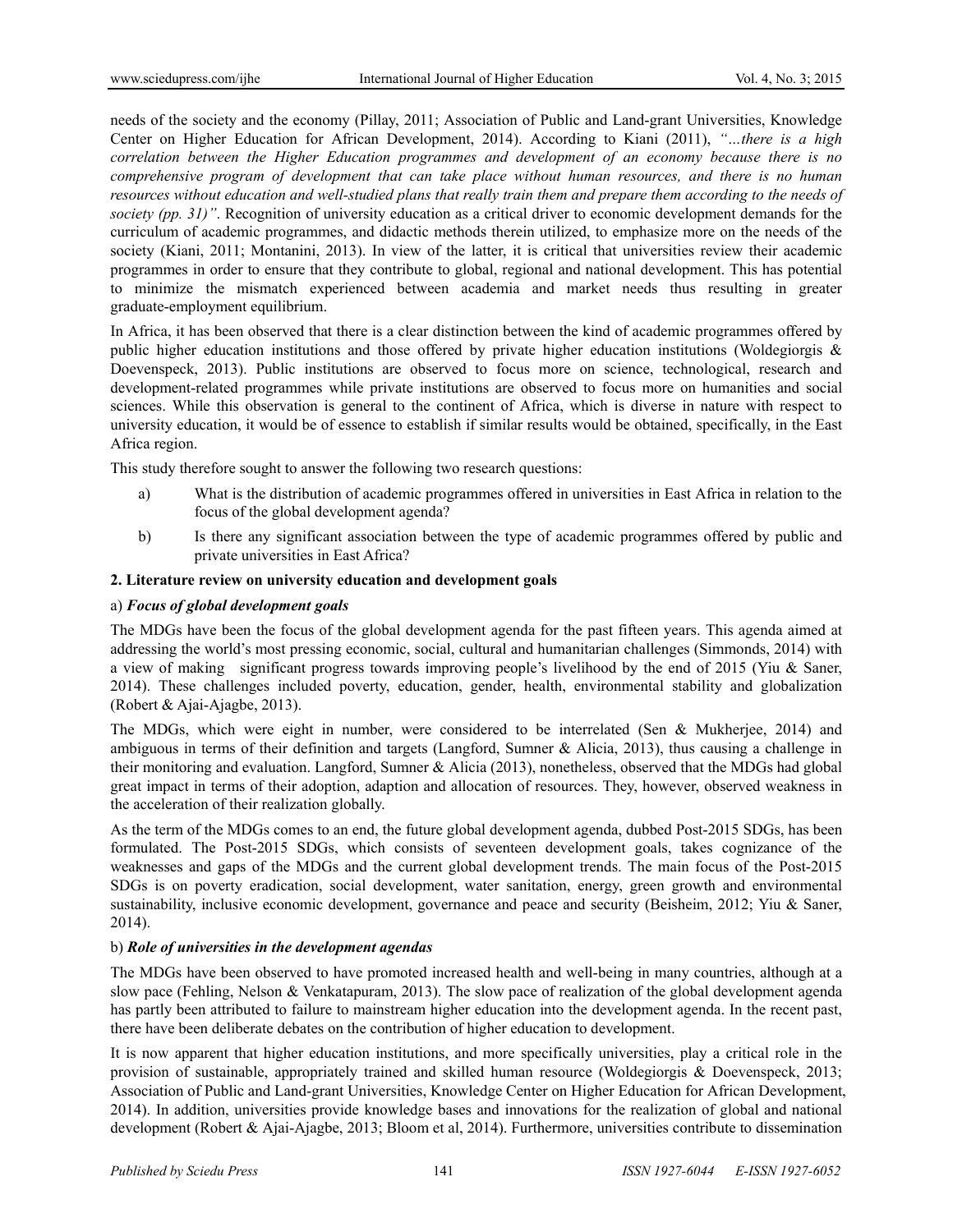and use of knowledge; maintenance of knowledge; provision of solutions to specific societal problems; promotion of technological catch-up; and maximization of economic outputs, all of which have potential to contribute to development agendas (Kiani, 2011; Montanini, 2013; Association of Public and Land-grant Universities, Knowledge Center on Higher Education for African Development, 2014; Asiyai, 2015). They are major drivers of economic competitiveness in an increasingly knowledge-driven global economy; technologically advanced societies; and healthy and improved quality life (Pillay, 2011; Bloom el. al., 2014). They are also central to addressing social, cultural, economic, political and environmental challenges (Schlottmann, 2010; Kiani, 2011; Pillay, 2011; Bashir, Herath & Gebremedhin, 2012; Botman, 2013; Montanini, 2013; Fadeeva, Galkute, Mader & Scott, 2014; Leung and Waters; 2015; Beall, 2015; Sabri, 2015).

Universities contribute to societies through their teaching, innovation, research, knowledge development, community service, inter-generational storage and transmission of knowledge roles (Universities Australia, 2012; Robert & Ajai-Ajagbe, 2013; Woldegiorgis & Doevenspeck, 2013; Association of Public and Land-grant Universities, Knowledge Center on Higher Education for African Development, 2014; Asiyai, 2015). As teaching institutions, universities have the potential to produce the human resource that is required for achieving the global development agendas, through channelling out appropriate and quality graduates to meet the labour market needs. These graduates include engineers, health specialists, leaders, policy makers, physicians, agriculturalists, technologists and scientists (Kiani, 2011; Robert & Ajai-Ajagbe, 2013). On the other hand, as research institutions, universities have the potential to generate the knowledge required to address issues raised in the global development agendas, including sustainability of developments, food insecurity, disease, climate and environmental changes and poverty (Robert & Ajai-Ajagbe, 2013). Therefore, universities, being centres of intellectual production, need to play a more active role in their contribution towards realization of the global development agendas (Montanini, 2013; Sabri, 2015).

#### c) *Academic disciplines in universities and the development agendas*

Universities need to adapt to the changing demands of the markets through, among other aspects, developing curricula for academic programmes that include the knowledge and skills required for the current economic, political, social and environmental context (Pillay, 2011). In particular, it is necessary that universities offer academic programmes in relevant academic disciplines. These programmes should be shaped by, among other factors, the needs of the society and relevance to the development agendas (Sabri, 2015). This calls for universities, being autonomous in nature, to exercise their academic freedom in determining what type of academic programmes should be taught; how they should be taught, who should teach them and who is admissible to study in the academic programmes, while pursuing quality education (Hogan, 2013; Usman, 2014).

Numerous and interdisciplinary academic programmes are offered by the various universities in East Africa. This is in line with current global trends in higher education, by which several academic disciplines are merged to create new knowledge (Vermeulen, Bootsa & Tijm, 2014).

The global development agenda greatly focuses on science, technology, engineering, financial literacy, mathematics and entrepreneurship (Montanini, 2013; Mujtaba & Reiss, 2015). Consequently, it is crucial that universities, through provision of related academic programmes channel out products that are able to meet the global developmental needs. Several authors including, United Nations Development Program (UNDP) (2010); International Federation for Home Economics (2011), Sen & Mukherjee (2014) and Simmonds (2014), have related various MDGs to academic disciplines as illustrated on Table 1.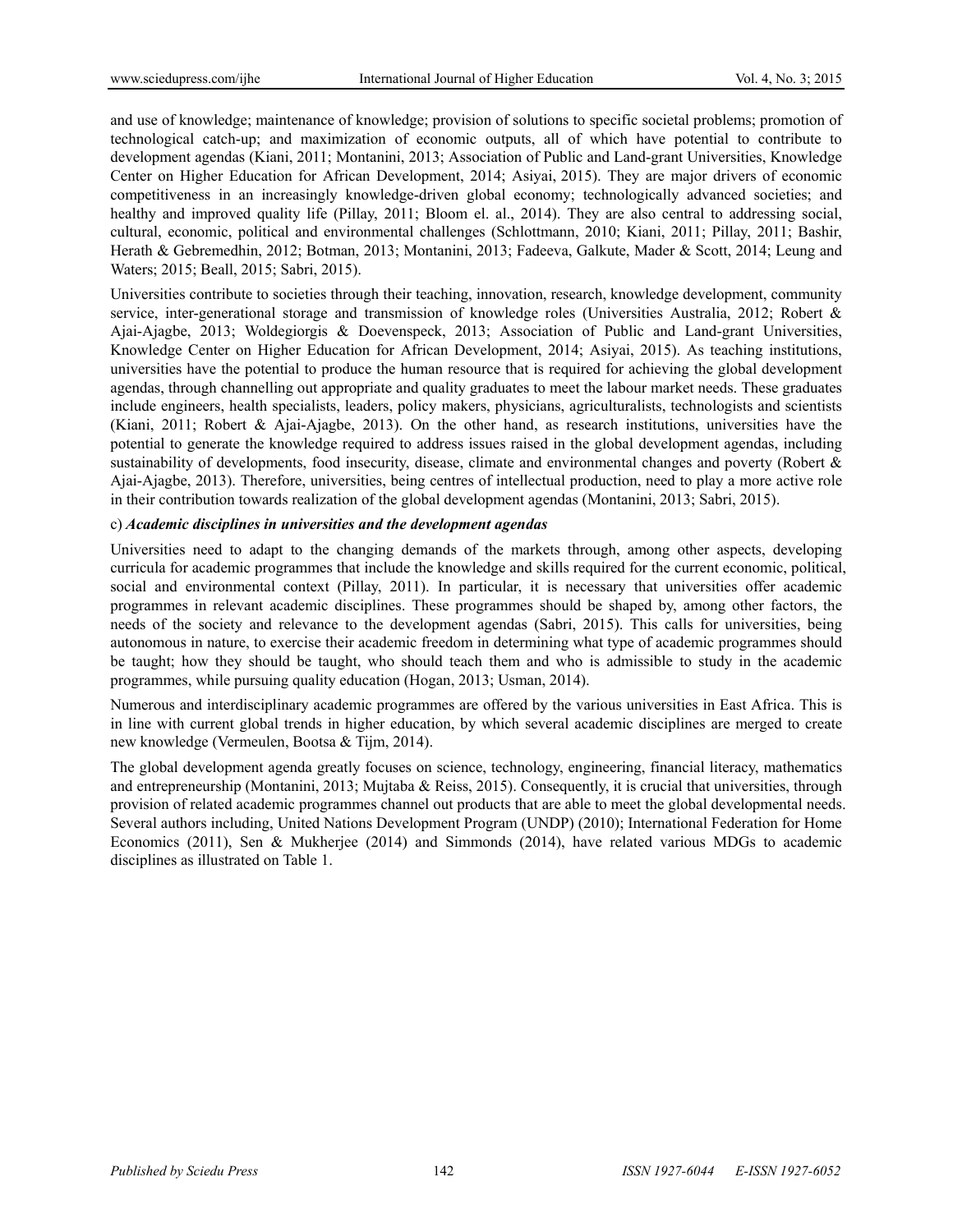#### Table 1. MDGs and related academic disciplines

| <b>MDGs</b>                                                 | Related Academic Disciplines                                                                                                                                                 |  |
|-------------------------------------------------------------|------------------------------------------------------------------------------------------------------------------------------------------------------------------------------|--|
| MDG1:<br>Eradicate<br>extreme<br>poverty<br>and<br>hunger   | Cultural Studies; Economics; Natural sciences; Health Studies;<br>Education; Social Sciences; Infrastructural studies; Technology<br>Studies; Agriculture; Food science      |  |
| MDG2: Achieve universal primary education                   | Education, Cultural Studies                                                                                                                                                  |  |
| MDG3: Promote<br>gender<br>equality<br>and<br>empower women | Education; Cultural Studies; Religion; Law; Economics; Social<br>Sciences; Political Studies; Governance                                                                     |  |
| MDG4: Reduce child mortality                                | Health Studies; Natural Sciences; Education; Food Sciences                                                                                                                   |  |
| MDG5: Improve maternal health                               | Health Studies; Education; Technology Studies; Social<br>Sciences; Cultural Studies; Political Studies; Governance                                                           |  |
| MDG6: Combat HIV/AIDS, malaria and<br>other diseases        | Health Studies; Social Sciences; Education; Natural Sciences;<br><b>Environmental Studies</b>                                                                                |  |
| MDG7: Ensure environmental sustainability                   | Studies; Economics; Social<br>Environmental<br>Sciences:<br>Education; Natural Sciences; Technology Studies; Governance                                                      |  |
| MDG8: Develop a global partnership for<br>development       | Finance; Business Studies; Economics; Communication<br>Studies; Infrastructural Studies; Technology Studies; Political<br>Studies; Intercultural Studies; Governance Studies |  |

The WSIS Forum (2015) in Geneva, which included international participants from UNESCO, UNCTAD, UNDP, UNDESA, FAO, WHO, UPU, UNEP, International Trade Centre; ILO and WMO, linked various action lines to the Post-2015 SDGs. The latter action lines formed the basis for determining the academic disciplines that relate to the Post-2015 SDGs as illustrated on Table 2.

Table 2. Post-2015 SDGs and related academic disciplines

| Post-2015 SDGs                                                                                                                      | Related Academic Disciplines                                                                                                                                                                                                  |
|-------------------------------------------------------------------------------------------------------------------------------------|-------------------------------------------------------------------------------------------------------------------------------------------------------------------------------------------------------------------------------|
| SDG1: End poverty in all its forms everywhere                                                                                       | Social Sciences; Political Science; Education; Business<br>Cultural<br>Studies;<br>studies:<br>Technology<br>Studies:<br>Agriculture;<br>Information,<br>Communication<br>and<br>Technology (ICT); Health Studies; Governance |
| SDG2: End hunger, achieve food security and<br>improved nutrition and promote sustainable<br>agriculture                            | Studies; Economics; Health<br><b>Business</b><br>Studies:<br>Agriculture; Education; Technology Studies                                                                                                                       |
| SDG3: Ensure healthy lives and promote ICT; Education; Health Studies<br>well-being for all at all ages                             |                                                                                                                                                                                                                               |
| education and promote life-long<br>learning<br>opportunities for all                                                                | SDG4: Ensure inclusive and equitable quality Education; Economics; Cultural Studies; Social Sciences                                                                                                                          |
| SDG5: Achieve gender equality and empower all<br>women and girls                                                                    | ICT; Education; Economics; Social Sciences; Political<br>Sciences; Governance                                                                                                                                                 |
| SDG6: Ensure availability and sustainable<br>management of water and sanitation for all                                             | Natural Sciences; Political Sciences; Governance;<br>Cultural Studies; Education; ICT; Health Studies;<br>Engineering; Environmental Studies                                                                                  |
| SDG7: Ensure access to affordable, reliable,<br>sustainable and modern energy for all                                               | Natural Sciences; Political Sciences; Cultural Studies;<br>Technology Studies; Engineering; Environmental Studies                                                                                                             |
| SDG8: Promote sustained, inclusive<br>and<br>sustainable economic growth, full and productive<br>employment and decent work for all | Business; Economics; Political Science; Governance<br>Studies; Education;<br>Transportation<br>studies:<br>Environmental Studies; Health and Sanitation Studies;<br>Agriculture                                               |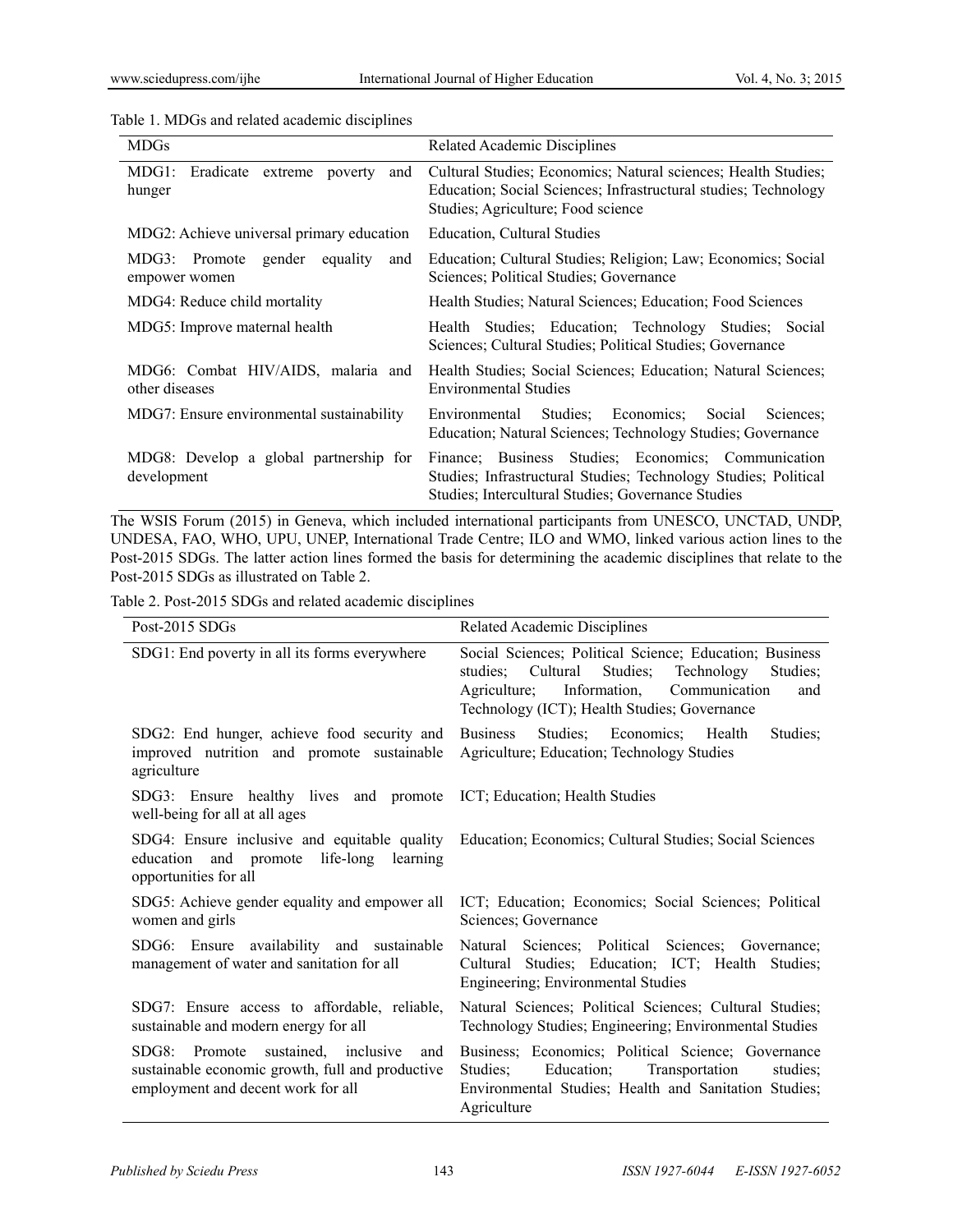| SDG9: Build resilient infrastructure, promote<br>inclusive and sustainable industrialization and<br>foster innovation                                                                                           | Technology Studies including Engineering; Education                                                                                              |  |  |  |
|-----------------------------------------------------------------------------------------------------------------------------------------------------------------------------------------------------------------|--------------------------------------------------------------------------------------------------------------------------------------------------|--|--|--|
| SDG10: Reduce inequality within and among<br>countries                                                                                                                                                          | Public<br>ICT:<br>Economics:<br>Political<br>Sciences:<br>Administration; Education; Business                                                    |  |  |  |
| SDG11: Make cities and human settlements<br>inclusive, safe, resilient and sustainable                                                                                                                          | Cultural Studies; Community related studies; ICT; Public<br>Administration; Social Sciences; Governance; Political<br>Sciences                   |  |  |  |
| SDG12: Ensure sustainable consumption and<br>production patterns                                                                                                                                                | Policy Development; Political Sciences; Economics;<br>Business; Health; Education; ICT; Environmental<br>Studies; Transportation                 |  |  |  |
| SDG13: Take urgent action to combat climate<br>change and its impacts                                                                                                                                           | Political Sciences; ICT; Natural Sciences                                                                                                        |  |  |  |
| SDG14: Conserve and sustainably use of oceans,<br>and marine resources for sustainable<br>seas<br>development                                                                                                   | Natural Sciences; Technology Studies; Engineering;<br>Economics                                                                                  |  |  |  |
| SDG15: Protect, restore and promote sustainable<br>use of terrestrial ecosystems, sustainably manage<br>forests, combat desertification, and halt and<br>reverse land degradation and halt biodiversity<br>loss | Natural Sciences; Political Sciences; Economics                                                                                                  |  |  |  |
| SDG16: Promote peaceful and inclusive societies<br>for sustainable development, provide access to<br>justice for all and build effective, accountable and<br>inclusive institutions at all levels               | Public<br>Social<br>Sciences;<br>Political<br>Sciences:<br>Administration; Governance; Law;<br>Public<br>Policy;<br>Communication; Media Studies |  |  |  |
| SDG 17: Strengthen the means of implementation<br>revitalize the global partnership<br>for<br>and<br>sustainable development                                                                                    | Business; Economics; Intercultural Studies; Project<br>Management; Law; Tourism Studies; Cultural Studies                                        |  |  |  |

Financial returns are of essence to the development of academic programmes by universities (Robert and Ajai-Ajagbe, 2013; Montanini, 2013; Association of Public and Land-grant Universities, Knowledge Center on Higher Education for African Development, 2014). They are vital for the provision of academic resources including infrastructural, physical facilities, technology and staff for the support of academic programmes of universities (Montanini, 2013; Association of Public and Land-grant Universities, Knowledge Center on Higher Education for African Development, 2014).

In conclusion, realization of development agendas is enhanced by human capital; research and knowledge bases; and innovations, all of which are products of relevant academic programmes in the universities. It is, therefore, of essence that universities provide quality education for purposes of influencing the realization of the development agenda. More specifically, the categories of academic programmes that have greatest bearing on the realization of the development agendas need to be prioritized in terms of their development and implementation by the universities. Thus, the academic programmes offered by universities need to match the expectations of the goals of the development agendas. The percentage of universities offering academic programmes that have greatest bearing on the development agenda need to be directly proportional to the percentage of goals of the development agendas that greatly depend of each category of academic programme for their realization. This philosophy has the potential of having universities channel appropriate graduates, research results, knowledge and innovations to the society, thus resulting in a rapid realization of the global development agenda.

#### **3. Methodology**

The study was descriptive in nature and aimed at establishing the distribution of academic programmes in universities in East Africa in relation to the expectations of the MDGs and Post-2015 SDGs, which are the pillars of global, regional and national development agendas. The study also aimed at establishing whether there was a relationship between the type of academic programmes offered in public universities and those offered in private universities in East Africa.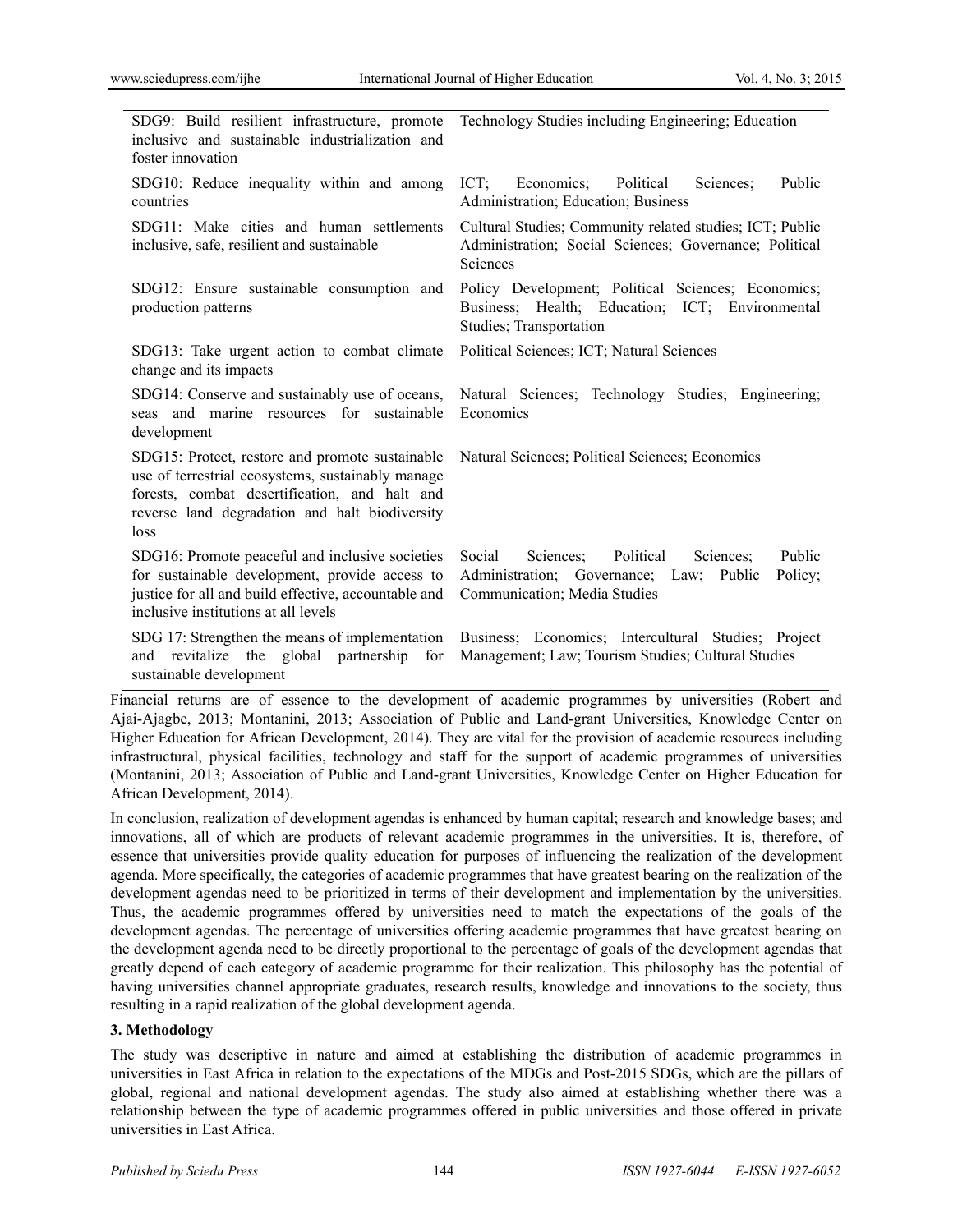The East African Region has five (5) member states, notably, Kenya, Tanzania, Uganda, Rwanda and Burundi, each of which has a national quality assurance agency overseeing university education, including accreditation. The national quality assurance agencies are notably, Commission for University Education (Kenya), Tanzania Commission for Universities (Tanzania), National Council for Higher Education (Uganda), National Commission for Higher Education (Burundi) and Higher Education Council (Rwanda).

The sample, which was purposively drawn, was selected based on the availability of the universities' academic programmes on the websites of the national quality assurance agencies. The latter was an indication that the curricular and academic resources for the support of the academic programmes had been evaluated and had been found to have met the minimum requirements for consideration, in relation to quality and relevance.

National quality assurance agencies of three countries', namely Kenya, Uganda and Tanzania, provided information on accredited university programmes on their websites and thus were considered in the study. The sample consisted of all universities in the three East African countries whose accredited academic programmes were provided on the national quality assurance agencies' websites. A total of 130 out of 158 (82%) of accredited universities in East Africa were considered in the study. Forty seven out of fifty two (90%) were public universities while eighty three out of one hundred and six (78%) were private universities.

Secondary data on the type of academic programmes accredited from each university was collected. For purposes of the study, the academic programmes were grouped into ten categories, each having closely related academic disciplines, as provided on Table 3.

|            | Category of Academic programmes                          | Academic Programmes                                                                                                                                                                                                                                                                                                                                                          |
|------------|----------------------------------------------------------|------------------------------------------------------------------------------------------------------------------------------------------------------------------------------------------------------------------------------------------------------------------------------------------------------------------------------------------------------------------------------|
| a)         | Humanities                                               | Applied Arts; Classics; Design; Fine Arts; History; Languages; Literature;<br>Museum Studies; Performing Arts; Philosophy; Religion and Theology;<br>Visual Arts and related programmes                                                                                                                                                                                      |
| b)         | Education                                                | Curriculum Studies; Educational Administration; Educational Psychology;<br>History/Philosophy/Sociology of Education; Pedagogy<br>and related<br>programmes                                                                                                                                                                                                                  |
| c)         | Commerce related studies                                 | Accounting; Business; Commerce; Economics; Finance; Management and<br>related programmes                                                                                                                                                                                                                                                                                     |
| d)         | Political and Legal related<br>studies                   | International Studies; Law; Peace and Conflict Studies; Nationalism<br>Studies; Political Studies; Public Administration; and related programmes                                                                                                                                                                                                                             |
| e)         | Sociology, Psychology and<br>Development related studies | Anthropology; Development Studies; Psychology; Social Policy; Social<br>Work; Sociology; and related programmes                                                                                                                                                                                                                                                              |
| f)         | Other Social Science                                     | Archaeology; Communication and Media Studies; Cultural Studies;<br>Geography; Hospitality; Library and Information Science; Sports Science;<br>Tourism and related programmes                                                                                                                                                                                                |
| g)         | Medical and Health Science                               | Anaesthesia; Anatomy; Biomedical Science; Dentistry; Dermatology;<br>Natural/Alternative<br>Medicine/Surgery;<br>Medicine;<br>Nursing:<br>Obstetrics/Gynaecology;<br>Optometry/Ophthalmology;<br>Paediatrics;<br>Pathology; Podiatry; Psychiatry; Radiography; Pharmacy/Pharmacology;<br>Speech/Rehabilitation/Physiotherapy; and Other Medical and Health<br><b>Studies</b> |
| h)         | Architecture and Engineering                             | Architecture; Engineering; and related programmes                                                                                                                                                                                                                                                                                                                            |
| $\ddot{1}$ | Natural and Life Sciences                                | Agriculture/<br>Forestry<br>Botany;<br>Aquaculture/Marine<br>Science:<br>Biology/Biochemistry/Microbiology; Chemistry; Energy/Environmental<br>Studies;<br>Food<br>Science;<br>Geology;<br>Neuroscience;<br>Physics;<br>Zoology/Veterinary Science; and related programmes                                                                                                   |
| j)         | Formal and Applied Sciences<br>and Technology            | Actuarial<br>Sciences; Aviation; Computer<br>Sciences;<br>Information<br>Technology; Mathematics; Multimedia Studies; Statistics; Textile and<br>Fibre Science; and related programmes                                                                                                                                                                                       |

Table 3. Categorization of academic programmes offered in the universities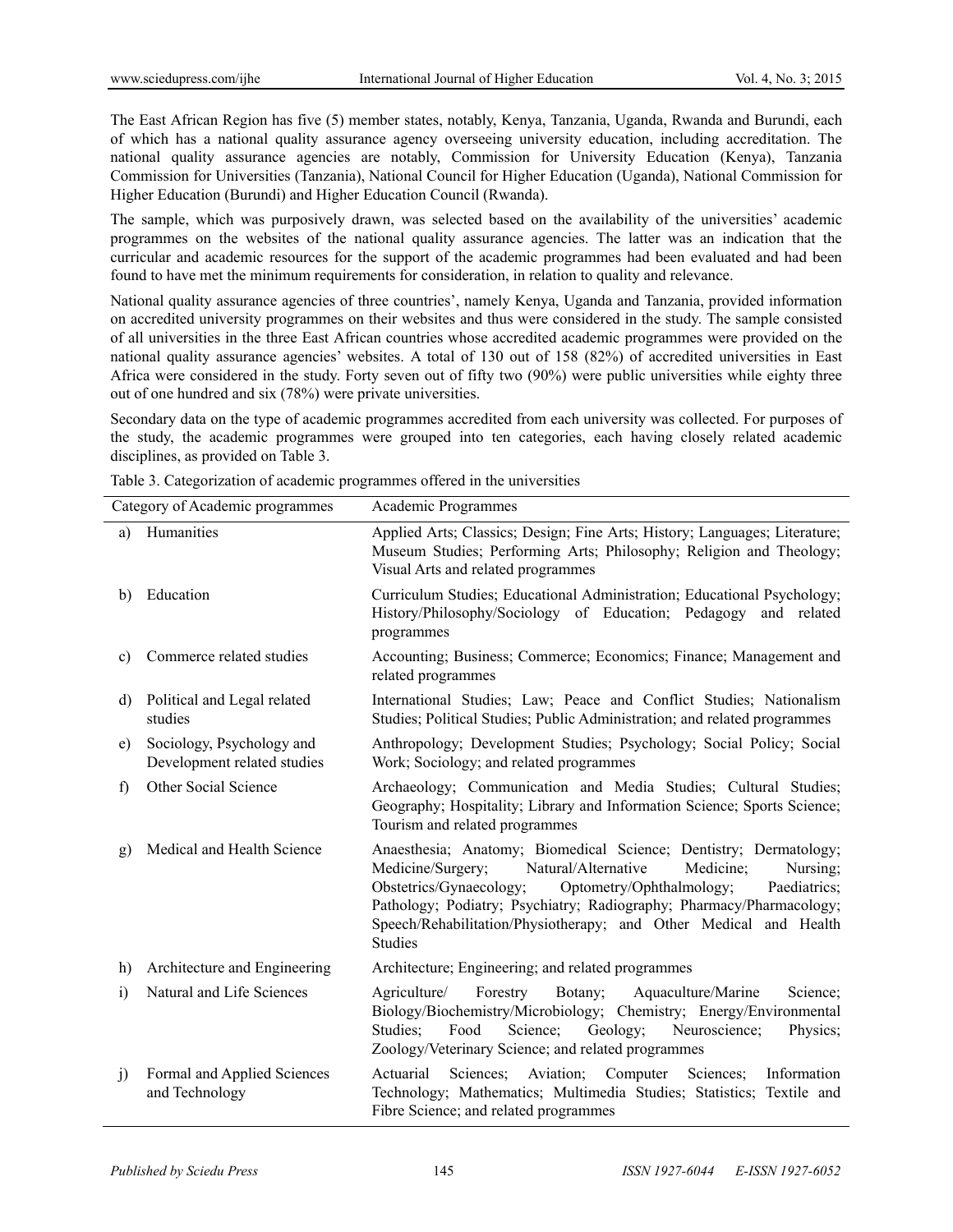Two global development agendas, namely the MDGs and Post-2015 SDGs, were considered in the study. Each development goal of the MDGs and Post-2015 SDGs was analysed in order to establish the categories of academic programmes that were most appropriate in addressing them. In addition, the percentage of the development goals that was addressed by the various categories of academic programmes was established.

The data was analysed using the Statistical Package of Social Sciences (SPSS). A code of 0 was given to categories of academic programmes that were not available and 1 to categories that were available in any given university. The data was analysed using frequency tables in order to determine the percentage of universities that were offering the various categories of academic programmes. A comparison of the percentages of universities offering any given category of academic programmes in relation to the percentages of development goals dependent on each category of academic programmes was established using bar graphs drawn from Microsoft Excel. Non-parametric tests were also carried out in order to establish if there was any significant association between the category of academic programmes and the type of university, public or private. In particular, the mean ranks of the Mann-Whitney U Test were calculated for each category of academic programmes in the groups of public and private universities and the significance of the two-tailed test was determined at a significance level of p≤0.05.

## **4. Findings on the proportion of global development goals dependent on categories of academic programmes**

An analysis to determine the proportion of global development goals dependent on category of academic programmes was carried out. Tables 4 and 5 provide the categories of academic programmes that would largely contribute to each of the MDGs and Post 2015 SDGs, based on literature review.

| <b>MDGs</b><br>Closely related categories of academic programmes |                              |                                                                |
|------------------------------------------------------------------|------------------------------|----------------------------------------------------------------|
| a)                                                               | Eradicate extreme poverty    | i.<br>Commerce related areas                                   |
|                                                                  | and hunger                   | Education<br>ii.                                               |
|                                                                  |                              | iii.<br>Formal and Applied Sciences and Technology             |
|                                                                  |                              | Medical and Health Sciences<br>$iv$ .                          |
|                                                                  |                              | Natural and Life Sciences<br>$V_{-}$                           |
|                                                                  |                              | Other Social Sciences<br>vi                                    |
|                                                                  |                              | Political and Legal related studies<br>vii.                    |
|                                                                  |                              | Sociology, Psychology and Development related studies<br>viii. |
| b)                                                               | Achieve universal primary    | • Education                                                    |
|                                                                  | education                    | Other Social Sciences                                          |
| Promote gender equality<br>c)<br>and empower women               | Commerce related areas<br>Ĺ. |                                                                |
|                                                                  |                              | ii.<br>Education                                               |
|                                                                  |                              | Humanities<br>iii.                                             |
|                                                                  |                              | Other Social Sciences<br>$\mathbf{v}$ .                        |
|                                                                  |                              | Political and Legal related studies<br>V.                      |
|                                                                  |                              | Sociology, Psychology and Development related studies<br>vi.   |
| d)                                                               | Reduce child mortality       | Education<br>i.                                                |
|                                                                  |                              | ii.<br>Medical and Health Sciences                             |
|                                                                  |                              | Natural and Life Sciences<br>iii.                              |
|                                                                  |                              | Sociology, Psychology and Development related studies<br>iv.   |
| e)                                                               | Improve maternal health      | Formal and Applied Sciences and Technology<br>i.               |
|                                                                  |                              | Medical and Health Sciences<br>ii.                             |
|                                                                  |                              | Other Social Sciences<br>111.                                  |
|                                                                  |                              | Political and Legal related studies<br>iv.                     |
|                                                                  |                              | Sociology, Psychology and Development related studies<br>V.    |
|                                                                  |                              |                                                                |

Table 4. MDGs and closely related categories of academic programmes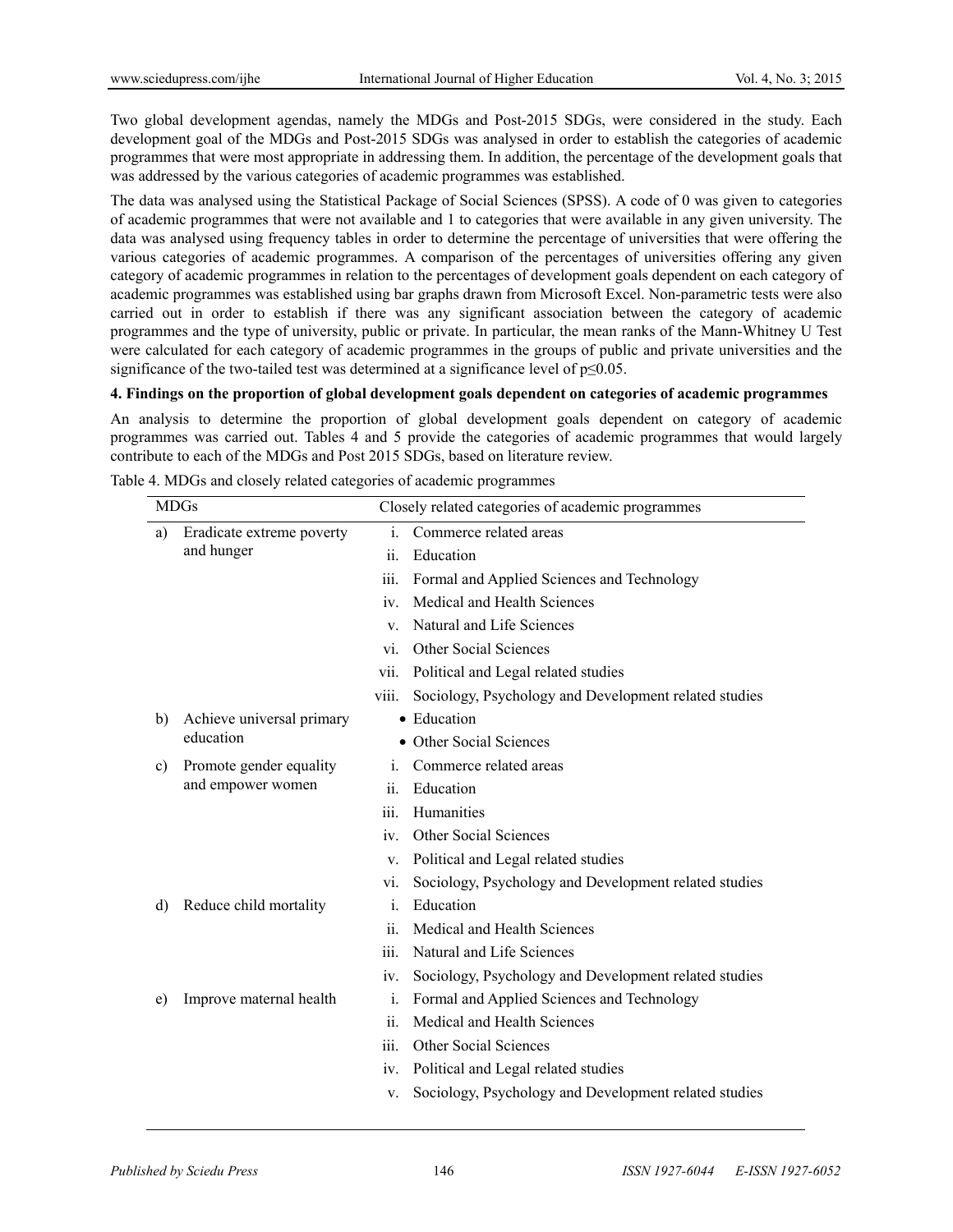| f) | Combat HIV/AIDS, malaria    |                                     | Commerce related studies                                                      |
|----|-----------------------------|-------------------------------------|-------------------------------------------------------------------------------|
|    | and other diseases          | $\overline{11}$ .                   | Education                                                                     |
|    |                             | 111.                                | Medical and Health Sciences                                                   |
|    |                             | $\overline{1}V$ .                   | Natural and Life Sciences                                                     |
|    |                             | V.                                  | Sociology, Psychology and Development related studies                         |
| g) | Ensure environmental        | $\mathbf{1}$ .                      | Architecture and Engineering                                                  |
|    | sustainability              | 11.                                 | Commerce related studies                                                      |
|    |                             | 111.                                | Formal and Applied Sciences and Technology                                    |
|    | $\mathbf{v}$ .              | Natural and Life Sciences           |                                                                               |
|    | V.                          | Other Social Sciences               |                                                                               |
|    | V1.                         | Political and Legal related studies |                                                                               |
|    |                             | VII.                                | Sociology, Psychology and Development related studies                         |
| h) | Develop a global            | $\mathbf{1}$ .                      | Architecture and Engineering                                                  |
|    | partnership for development | $\overline{11}$ .                   | Commerce related studies                                                      |
|    |                             | 111.                                | Formal and Applied Sciences and Technology                                    |
|    |                             | $\overline{1}V$ .                   | Other Social Sciences                                                         |
|    |                             | ν.                                  | Political and Legal related studies                                           |
|    |                             |                                     | Table 5. Post-2015 SDGs and closely related categories of academic programmes |
|    | Post-2015 SDGs              |                                     | Closely related categories of academic programmes                             |
|    |                             |                                     |                                                                               |

|                                        | POSL-2015 SDUS                              |                | Closely related categories of academic programmes     |
|----------------------------------------|---------------------------------------------|----------------|-------------------------------------------------------|
| a)                                     | End poverty in all its forms                | $\mathbf{i}$ . | Commerce related studies                              |
|                                        | everywhere                                  | ii.            | Education                                             |
|                                        |                                             | iii.           | Formal and Applied Sciences and Technology            |
|                                        |                                             | iv.            | Natural and Life Sciences                             |
|                                        |                                             | V.             | Other Social Sciences                                 |
|                                        |                                             | vi.            | Political and Legal related studies                   |
|                                        |                                             | vii.           | Sociology, Psychology and Development related studies |
| b)                                     | End hunger, achieve food security           | i.             | Commerce related studies                              |
|                                        | and improved nutrition and                  | ii.            | Formal and Applied Sciences and Technology            |
|                                        | promote sustainable agriculture             | iii.           | Medical and Health Sciences                           |
|                                        |                                             | iv.            | Natural and Life Sciences                             |
|                                        |                                             | V.             | Sociology, Psychology and Development related studies |
| Ensure healthy lives and promote<br>c) |                                             | $\mathbf{i}$ . | Education                                             |
|                                        | well-being for all at all ages              | ii.            | Formal and Applied Sciences and Technology            |
|                                        |                                             | iii.           | Medical and Health Sciences                           |
|                                        |                                             | iv.            | Sociology, Psychology and Development related studies |
| d)                                     | Ensure inclusive and equitable              |                | Commerce related studies                              |
|                                        | quality education and promote               | ii.            | Education                                             |
|                                        | life-long learning opportunities<br>for all | iii.           | <b>Other Social Sciences</b>                          |
|                                        |                                             | iv.            | Sociology, Psychology and Development related studies |
| e)                                     | Achieve gender equality and                 | $\mathbf{i}$ . | Commerce related studies                              |
|                                        | empower all women and girls                 | ii.            | Education                                             |
|                                        |                                             | iii.           | Formal and Applied Sciences and Technology            |
|                                        |                                             | iv.            | Political and Legal related studies                   |
|                                        |                                             | V.             | Sociology, Psychology and Development related studies |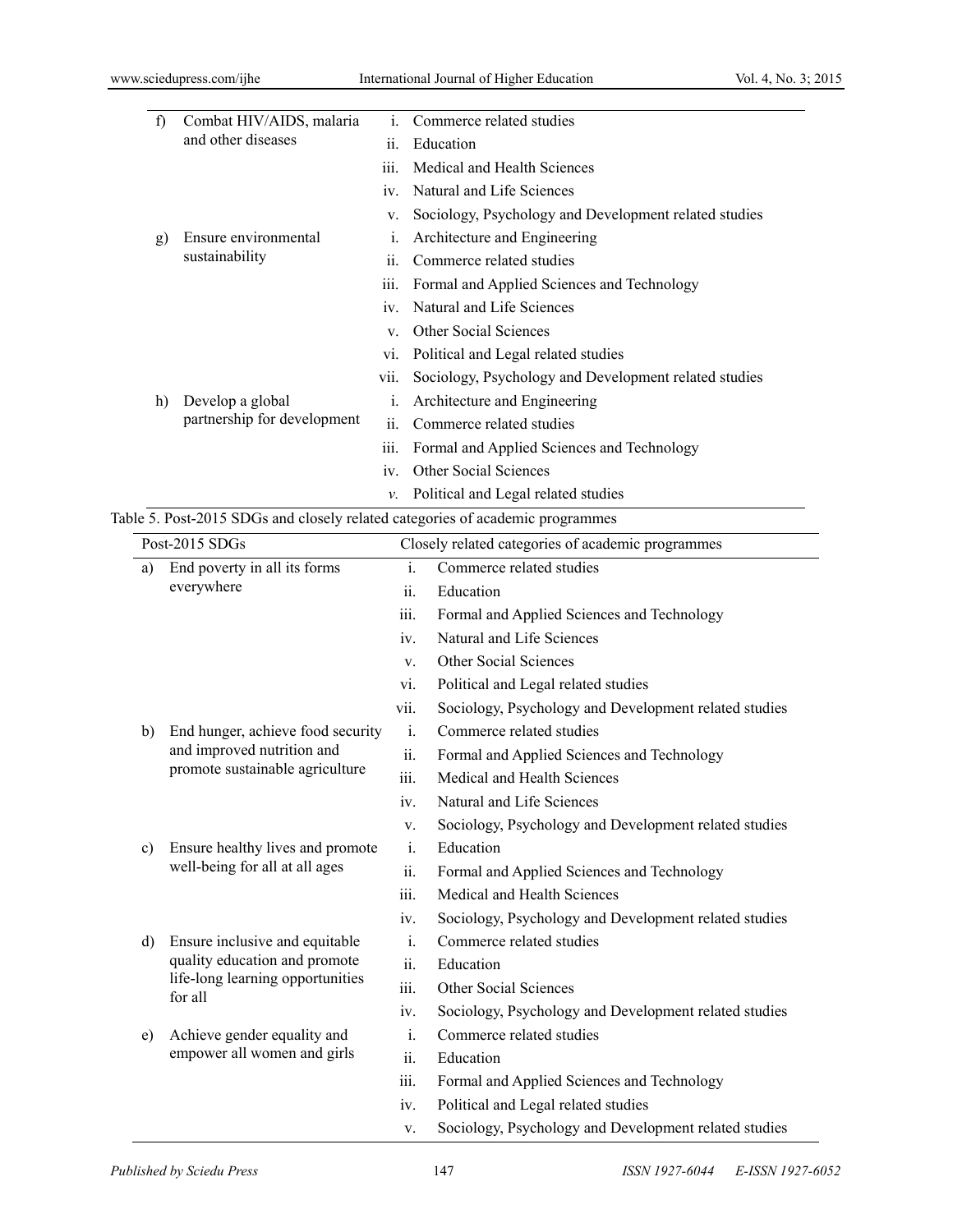| f)               | Ensure availability and<br>sustainable management of water<br>and sanitation for all<br>iii.<br>iv. |      | Architecture and Engineering                          |
|------------------|-----------------------------------------------------------------------------------------------------|------|-------------------------------------------------------|
|                  |                                                                                                     |      | Commerce related studies                              |
|                  |                                                                                                     |      | Formal and Applied Sciences and Technology            |
|                  |                                                                                                     |      | Medical and Health Sciences                           |
|                  |                                                                                                     | V.   | Natural and Life Sciences                             |
|                  |                                                                                                     | vi.  | Other Social Sciences                                 |
|                  |                                                                                                     | vii. | Political and Legal related studies                   |
|                  |                                                                                                     |      |                                                       |
| g)               | Ensure access to affordable,                                                                        | i.   | Architecture and Engineering                          |
|                  | reliable, sustainable and modern                                                                    | ii.  | Formal and Applied Sciences and Technology            |
|                  | energy for all                                                                                      | iii. | Natural and Life Sciences                             |
|                  |                                                                                                     | iv.  | Political and Legal related studies                   |
| h)               | Promote sustained, inclusive and                                                                    | i.   | Architecture and Engineering                          |
|                  | sustainable economic growth, full                                                                   | ii.  | Commerce related studies                              |
|                  | and productive employment and                                                                       | iii. | Education                                             |
|                  | decent work for all                                                                                 | iv.  | Formal and Applied Sciences and Technology            |
|                  |                                                                                                     | V.   | Medical and Health Sciences                           |
|                  |                                                                                                     | vi.  | Natural and Life Sciences                             |
|                  |                                                                                                     | vii. | Political and Legal related studies                   |
|                  |                                                                                                     |      | Sociology, Psychology and Development related studies |
| $\ddot{i}$       | Build resilient infrastructure,                                                                     | i.   | Architecture and Engineering                          |
|                  | promote inclusive and sustainable                                                                   | ii.  | Education                                             |
|                  | industrialization and foster<br>innovation                                                          | iii. | Formal and Applied Sciences and Technology            |
| j)               | Reduce inequality within and                                                                        |      | Commerce related studies                              |
|                  | among countries                                                                                     | ii.  | Education                                             |
|                  |                                                                                                     | iii. | Formal and Applied Sciences and Technology            |
|                  |                                                                                                     |      | Political and Legal related studies                   |
| $\bf{k}$         | Make cities and human                                                                               | i.   | Architecture and Engineering                          |
|                  | settlements inclusive, safe,                                                                        | ii.  | Formal and Applied Sciences and Technology            |
|                  | resilient and sustainable                                                                           | iii. | Other Social Sciences                                 |
|                  |                                                                                                     | iv.  | Political and Legal related studies                   |
|                  |                                                                                                     | V.   | Sociology, Psychology and Development related studies |
| $\left( \right)$ | Ensure sustainable consumption                                                                      | i.   | Commerce related studies                              |
|                  | and production patterns                                                                             | ii.  | Formal and Applied Sciences and Technology            |
|                  |                                                                                                     | iii. | Natural and Life Sciences                             |
|                  |                                                                                                     | iv.  | Political and Legal related studies                   |
|                  | m) Take urgent action to combat                                                                     | i.   | Architecture and Engineering                          |
|                  | climate change and its impacts                                                                      | ii.  | Formal and Applied Sciences and Technology            |
|                  |                                                                                                     | iii. | Natural and Life Sciences                             |
| n)               | Conserve and sustainably use of                                                                     | i.   | Architecture and Engineering                          |
|                  | oceans, seas and marine resources                                                                   | ii.  | Formal and Applied Sciences and Technology            |
|                  | for sustainable development                                                                         | iii. | Natural and Life Sciences                             |
|                  |                                                                                                     | iv.  | Political and Legal related studies                   |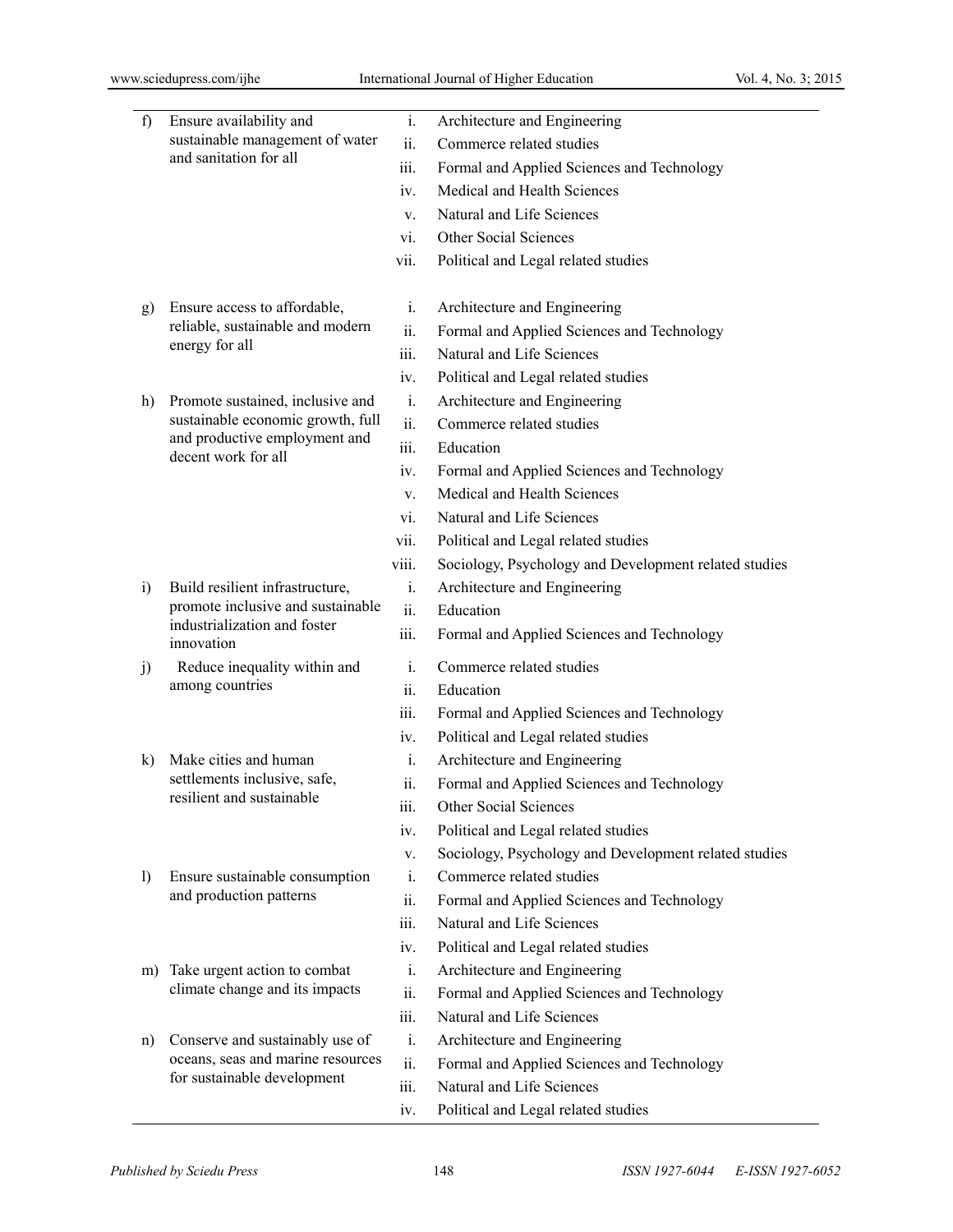| $\Omega$ | Protect, restore and promote<br>sustainable use of terrestrial<br>ecosystems, sustainably manage<br>forests, combat desertification,<br>and halt and reverse land<br>degradation and halt biodiversity<br>loss | Ť.<br>11.<br>.<br>111.                    | Commerce related studies<br>Natural and Life Sciences<br>Political and Legal related studies                          |
|----------|----------------------------------------------------------------------------------------------------------------------------------------------------------------------------------------------------------------|-------------------------------------------|-----------------------------------------------------------------------------------------------------------------------|
| p)       | Promote peaceful and inclusive<br>societies for sustainable<br>development, provide access to<br>justice for all and build effective,<br>accountable and inclusive<br>institutions at all levels               | i.<br>11.<br>iii.                         | Other Social Sciences<br>Political and Legal related studies<br>Sociology, Psychology and Development related studies |
| q)       | Strengthen the means of<br>implementation and revitalize the<br>global partnership for sustainable<br>development                                                                                              | $\mathbf{1}$ .<br>ii.<br>$\cdots$<br>111. | Commerce related studies<br><b>Other Social Sciences</b><br>Political and Legal related studies                       |

Further analyses were carried out on the results on Tables 4 and 5 in order to establish the percentage of MDGs and Post-2015 SDGs whose realization was dependent on each of the ten categories of academic programmes, as provided on Table 6 and 7.

|  |  |  |  | Table 6. Percentage of MDGs dependent on various categories of academic programmes |
|--|--|--|--|------------------------------------------------------------------------------------|
|  |  |  |  |                                                                                    |
|  |  |  |  |                                                                                    |

|                | of<br>academic<br>Category<br>programme                     | Number of MDGs dependent on<br>support from various categories<br>of academic programmes | Percentage of MDGs dependent on<br>support from various categories of<br>academic programmes |
|----------------|-------------------------------------------------------------|------------------------------------------------------------------------------------------|----------------------------------------------------------------------------------------------|
| a)             | Humanities                                                  | 1                                                                                        | 12.5                                                                                         |
| b)             | Education                                                   | 5                                                                                        | 62.5                                                                                         |
| c)             | Commerce related studies                                    | 5                                                                                        | 62.5                                                                                         |
| d)             | Political and Legal related<br>studies                      | 5                                                                                        | 62.5                                                                                         |
| e)             | Sociology, Psychology and<br>Development related<br>studies | 6                                                                                        | 75.0                                                                                         |
| f)             | Other Social Sciences                                       | 5                                                                                        | 62.5                                                                                         |
| g)             | Medical and Health<br>Sciences                              | $\overline{4}$                                                                           | 50.0                                                                                         |
| h)             | Architecture and<br>Engineering                             | 2                                                                                        | 25.0                                                                                         |
| $\overline{1}$ | Natural and Life Sciences                                   | $\overline{4}$                                                                           | 50.0                                                                                         |
| $_{1}$         | Formal and Applied<br>Sciences and Technology               | 3                                                                                        | 37.5                                                                                         |

Table 6 revealed that Humanities, with only 12.5% of the MDGs relying on it, was the least desired category in the realization of the global development agenda. Other categories whose contribution towards realization of the MDGs was low were Architecture and Engineering (25% of MDGs dependence) and Formal and Applied Sciences and Technology (37.5% of MDGs dependence). On the other hand, Sociology, Psychology and Development related studies category (75% of MDGs dependence) was the most desired category for the realization of the global development agenda. Other highly desired categories of academic programmes were Education, Commerce related studies, Political and Legal related studies and other Social Sciences, all of which had more than half of the MDGs (62.5%) dependent on them for their realization.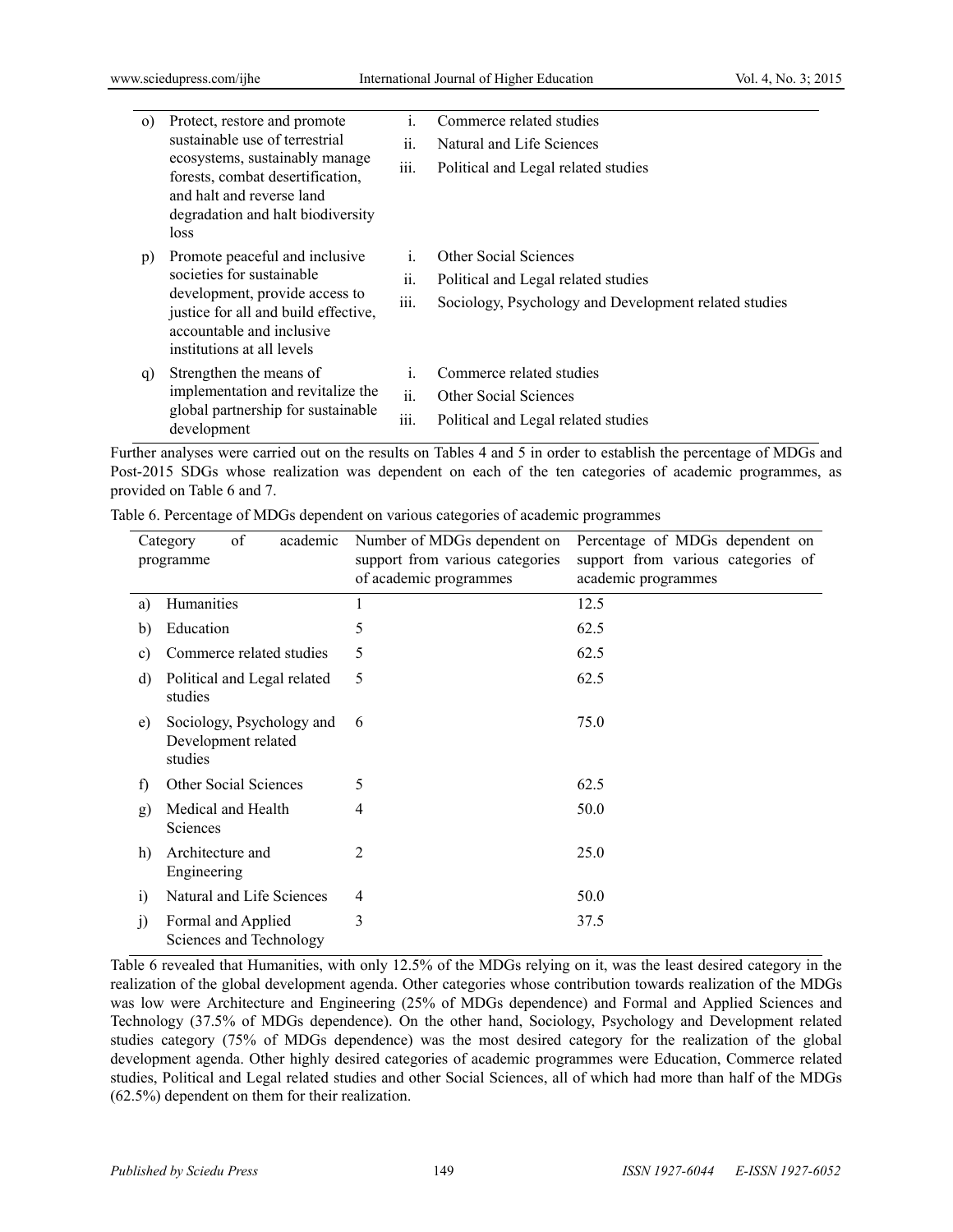| Category of academic<br>programme                                 | Number of Post-2015 SDGs<br>dependent on support from<br>various categories of academic<br>programmes | Percentage of Post-2015 SDGs<br>dependent on support from various<br>categories of academic programmes |
|-------------------------------------------------------------------|-------------------------------------------------------------------------------------------------------|--------------------------------------------------------------------------------------------------------|
| Humanities<br>1.                                                  | $\theta$                                                                                              | 00.0                                                                                                   |
| Education<br>2.                                                   | 7                                                                                                     | 41.2                                                                                                   |
| Commerce related studies<br>3.                                    | 10                                                                                                    | 58.8                                                                                                   |
| Political and Legal related<br>4.<br>studies                      | 12                                                                                                    | 70.6                                                                                                   |
| Sociology, Psychology<br>5.<br>and Development related<br>studies | 8                                                                                                     | 47.1                                                                                                   |
| Other Social Sciences<br>6.                                       | 5                                                                                                     | 29.4                                                                                                   |
| Medical and Health<br>7<br>Sciences                               | 4                                                                                                     | 23.5                                                                                                   |
| Architecture and<br>8<br>Engineering                              | 7                                                                                                     | 41.2                                                                                                   |
| Natural and Life Sciences<br>9.                                   | 9                                                                                                     | 53.0                                                                                                   |
| 10. Formal and Applied<br>Sciences and Technology                 | 13                                                                                                    | 76.5                                                                                                   |

Table 7. Percentage of Post-2015 SDGs dependent on various categories of academic programmes

Table 7 revealed that the Humanities category was not a desired category in the realization of the Post-2015 SDGs. Other categories whose preference was less than half were Medical and Health Sciences (23.5% of SDGs dependence), Other Social Sciences (29.4% of SDGs dependence), Education (41.2% of SDGs dependence), Architecture and Engineering (41.2% of SDGs dependence) and Sociology, Psychology and Development related studies (47.1% of SDGs dependence. The Formal and Applied Sciences and Technology category (76.5% of SDGs dependence) was, on the other hand, portrayed as the most preferred cluster in the realization of the Post-2015 SDGs. The latter was followed by the categories of Political and Legal related studies (70.6% of SDGs dependence), Commerce related studies (58.8% of SDGs dependence) and Natural and Life Sciences (53% of SDGs dependence).

The differences in the dependence on the various categories of academic programmes by the MDGs and the Post-2015 SDGs could mainly be attributed to the increased number of goals, from eight in the MDGs to seventeen in the Post-2015 SDGs; the clearer articulation of the goals, targets and means of achievement of the Post-2015 SDGs as compared to the MDGs; and the re-direction of the global development goals to focus more on sustainability water sanitation, energy, green growth and environmental sustainability, inclusive economic development, governance and peace and security in the Post-2015 SDGs, beyond the improved people's livelihood agenda of the MDGs.

## **5. Distribution of academic programmes in universities and their proportionate contribution to the global development agendas**

The study established the distribution of various programme categories in universities and the contribution of these categories to the realization of the MDGs and Post-2015 SDGs. The information is summarized in Graph 1 below.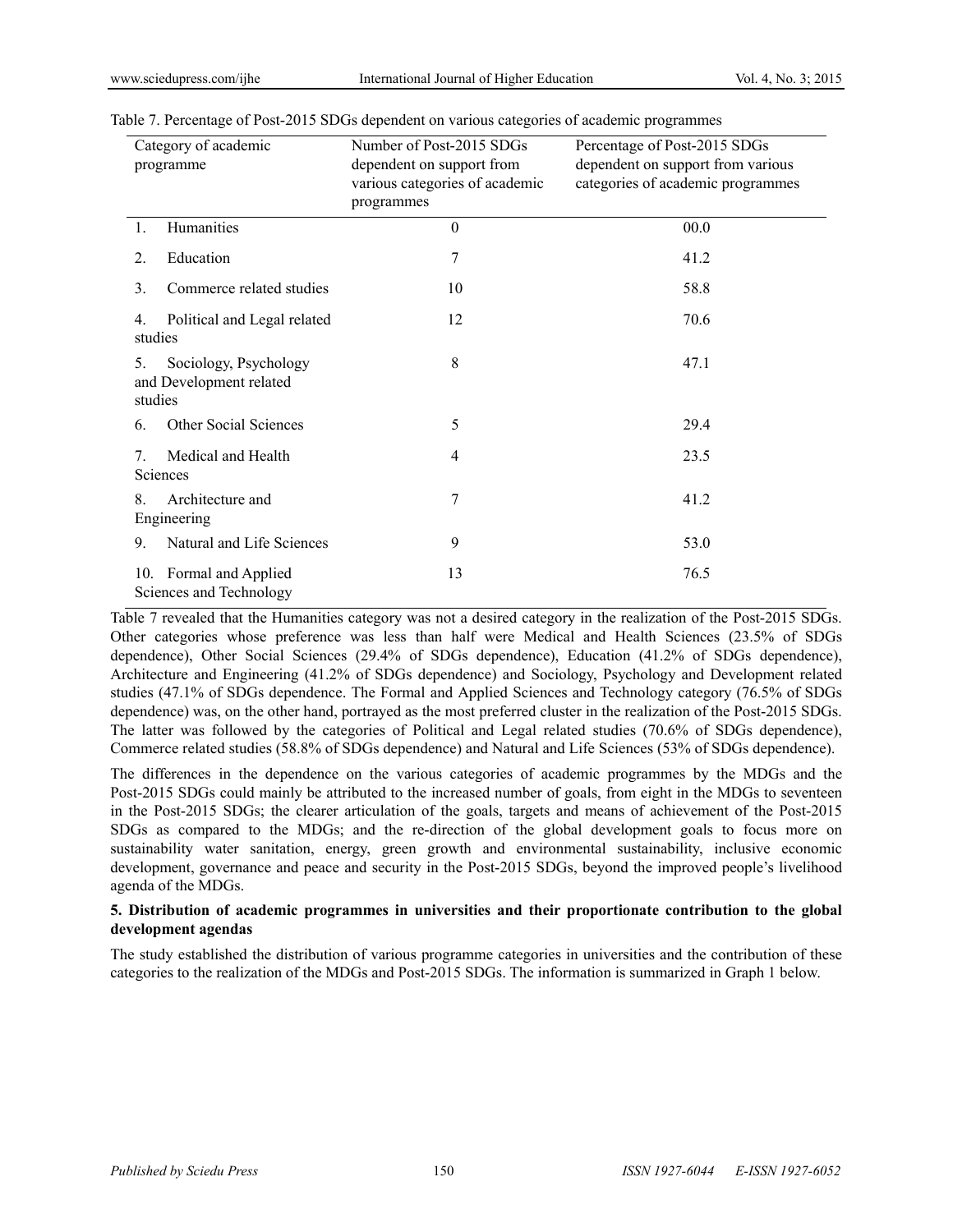

Graph 1. Percentages of universities offering various categories of academic programmes and the percentage of MDGs and SDGs that depend on each category

The results in Graph 1 revealed that the Humanities (36.9%) and Commerce related studies (73.8%) were over-subscribed to by the universities in the region in relation to the global expectations of their relevance to the realization of the MDGs and Post-2015 SDGs. On the other hand, Political and Legal related studies (33.8%), Sociology, Psychology and Development related studies (38.5%), Architecture and Engineering (23.8%) and Natural and Life Sciences (40.8%) were under-subscribed to in the universities in relation to the global expectations of their relevance to the realization of the MDGs and Post-2015 SDGs. Whereas the categories of Education (56.2%), Other Social Sciences (31.5%) and Medical and Health Sciences (33.1%) were portrayed as having been less subscribed to by the universities with respect to the global expectations of their relevance in the realization of the MDGs, they were portrayed as having been more subscribed to by the universities with respect to their anticipated contribution to the realization of the Post-2015 SDGs. On the other hand, the Formal and Applied Sciences and Technology (61.5%) category was portrayed as having been overly subscribed to by the universities in relation to its contribution toward meeting the MDGs but less subscribed to with respect to its anticipated contribution to the Post-2015 SDGs.

## **6. Associations between categories of academic programmes and type of universities**

A comparison was made between the public and private universities offering each category of academic programmes, using mean ranks of the Mann-Whitney U Test. Levels of associations between the type of universities and the categories of academic programmes were further sought using the two-tailed test at a significant level of p≤0.05, as presented on Table 8.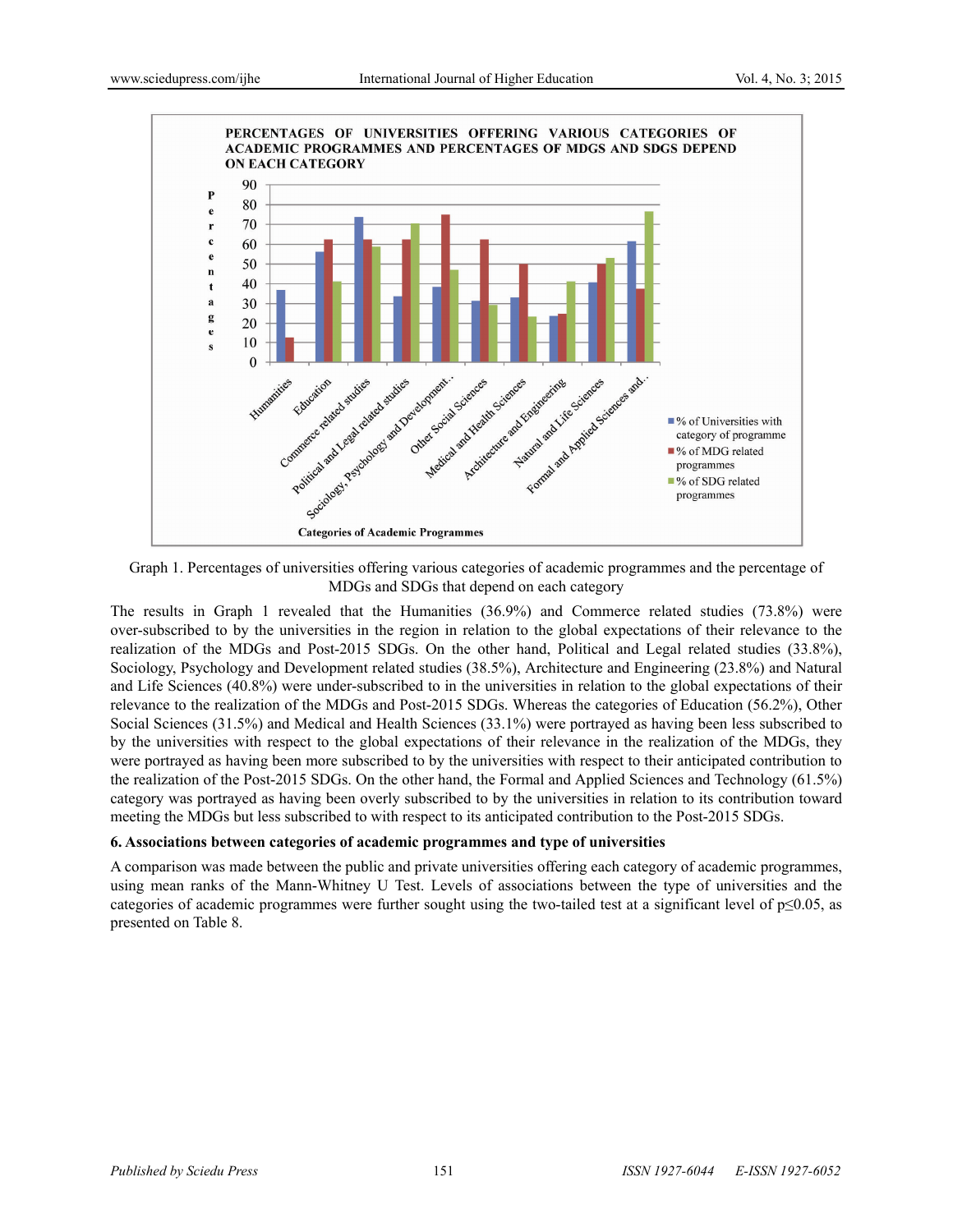| of<br>academic<br>Category<br>programme                  | Mean Ranks of public<br>universities<br>with<br>academic<br>related<br>programmes | Mean<br>Ranks<br>of<br>private<br>universities<br>with related academic<br>programmes | Approximate<br>chi-square<br>tests<br>association<br>significance level |
|----------------------------------------------------------|-----------------------------------------------------------------------------------|---------------------------------------------------------------------------------------|-------------------------------------------------------------------------|
| Humanities                                               | 66.39                                                                             | 64.99                                                                                 | 0.808                                                                   |
| Education                                                | 69.11                                                                             | 63.46                                                                                 | 0.339                                                                   |
| Commerce related studies                                 | 71.44                                                                             | 62.14                                                                                 | 0.076                                                                   |
| Political and Legal related<br>studies                   | 68.39                                                                             | 63.86                                                                                 | 0.421                                                                   |
| Sociology, Psychology and<br>Development related studies | 66.78                                                                             | 64.78                                                                                 | 0.730                                                                   |
| Other Social Sciences                                    | 75.43                                                                             | 59.88                                                                                 | $0.005*$                                                                |
| Medical and Health Sciences                              | 73.04                                                                             | 61.23                                                                                 | $0.035*$                                                                |
| Architecture and Engineering                             | 80.43                                                                             | 57.05                                                                                 | $0.000*$                                                                |
| Natural and Life Sciences                                | 84.64                                                                             | 54.66                                                                                 | $0.000*$                                                                |
| Formal and Applied Sciences<br>and Technology            | 79.44                                                                             | 57.61                                                                                 | $0.000*$                                                                |

Table 8. Levels of association between type of universities and categories of academic programmes

**\*** Significant level of p≤0.05

The results in Table 8 established that there was no significant association between the type of university and offering of academic programmes in the categories of Humanities, Education, Commerce-related studies, Political and Legal related studies and Sociology, Psychology and Development related studies at p≤0.05 significance level. However, at p≤0.05, significant associations were observed, in favour of public universities, in the offering of academic programmes in the categories of other Social Sciences, Medical and Health Sciences, Architecture and Engineering, Natural and Life Sciences, and Formal and Applied Sciences and Technology.

#### **7. Conclusion and Recommendations**

The study showed that there was over-subscription of academic programmes in the categories of Humanities and Commerce by the universities. This was contrary to the expectations of the global development agendas. This has potential to increase the rate of unemployment through the release of graduates, whose skills are not relevant, into an already saturated labour market. Universities need to give less focus to the development of more academic programmes in the categories of Humanities and Commerce. This can further be reinforced through formulation of national policies that demand for slowed development of academic programmes in these categories.

Conversely, there is need for more Political and Legal related studies, Sociology, Psychology and Development related studies, Architecture and Engineering and Natural and Life Sciences programmes for purposes of meeting both the current and future global development needs. It is still apparent that, although the tenure of the MDGs is coming to an end in 2015, many regions, including the East Africa region will still be focusing on this global development agenda, until such a time when the various countries will have fully adapted the Post-2015 agenda. In view of the foregoing, universities will need to prioritize the offering of academic programmes that have not met the expectations of the MDGs. These categories comprise of Education, Other Social Sciences including Cultural Studies and Media Studies, and Medical and Health Sciences. With the anticipated shift of the global development agenda to the Post-2015 SDGs, more universities will also need to focus on offering academic programmes in the Formal and Applied Sciences and Technology category. Universities, therefore, need to prioritize the development of academic programmes in the latter eight categories of academic programmes.

Individual countries and universities in East Africa need to prioritize the development of academic programmes that relate to the global, regional and national development agendas. This can be done through development of policies; advocacy; and funding for the support of the prioritized academic programmes. The latter direction has potential to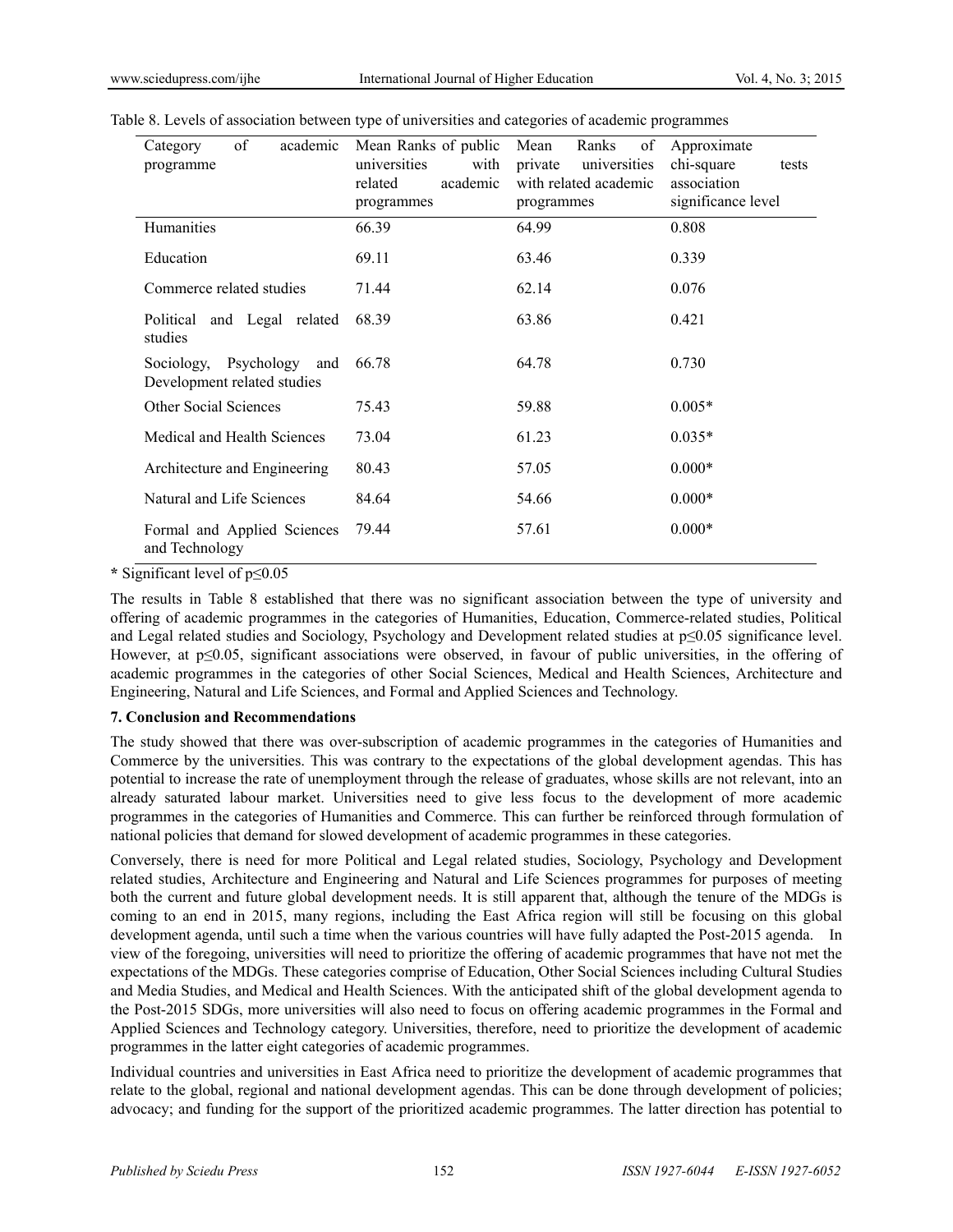enhance realization of development agendas as a result of universities producing relevant products to the market, including appropriate human capital, research outputs, new knowledge and innovations.

With respect to the categories of academic programmes that need to be prioritized for purposes of realization of the global development agendas, no significant association was observed between the type of universities offering programmes in the categories of Education, Political and Legal related studies and Sociology, Psychology and Development related studies. However, significantly more public universities than private universities were observed to offer Other Social Sciences, Medical and Health Sciences, Architecture and Engineering, Natural and Life Sciences and Formal and Applied Sciences and Technology categories of programmes, a phenomenon also alluded to by Woldegiorgis & Doevenspeck (2013). The latter observation could be attributed to government funding, which is dominant in public universities than in private universities.

Funding is one of the critical factors that hinder the development and offering of academic programmes that support the global development agenda by universities in East Africa. Quality education demands for appropriate and adequate academic resources, including infrastructure, physical facilities, including laboratories, equipment and staff for the support of its academic programmes, all of which have great financial implications. Public finance is, however, not sufficient to meet the increasing demands of universities in East Africa. It is paramount that universities, and mostly, private universities, intentionally seek to increase their financial revenue base for purposes of supporting the development and implementation of the academic programmes that need to be prioritized for global development purposes. Alternative sources of financing university education need to be sought including tuition, donations, research grants and development of innovative public-private partnerships (Association of Public and Land-grant Universities, Knowledge Center on Higher Education for African Development, 2014). Governments and universities in the region need to be more innovative in raising funds for the support of the much needed academic programmes. There is also need for universities to seek and partner with willing funding agencies in order to strengthen their academic resources for the support of preferred academic programmes.

#### **References**

- Association of Public and Land-grant Universities, Knowledge Center on Higher Education for African Development (2014). African higher education: Opportunities for transformative change for sustainable development. A publication produced for review by USAID in February 2014.
- Asiyai, R. I. (2015). Improving quality higher education in Nigeria: The roles of stakeholders. *International Journal of Higher Education*. 4(1) 61-70. (Online) Available: ISSN 1927-6052. http://dx.doi.org/10.5430/ijhe.v4n1p61
- Bashir, S., Herath, J. & Gebremedhin, T. (2012). An empirical analysis of higher education and economic growth in West Virginia. Paper presentation at the Agricultural and Applied Economics Association Annual meeting of August 12th -14th 2012. Seattle, WA. (Online) Available: https://ideas.repec.org/p/ags/aaea12/12829.html
- Beall, J. (2015). Post-2015 agenda: Why the UN must include higher education. England, British Council.
- Beisheim, M. (2012). *Post-2015 Sustainable Development Goals*. German Institute of International and Security Affairs. Berlin, German. ISSN 1861-1761
- Bloom, D. E., Canning, D., Chan, K., & Luca, D. L. (2014). Higher education and economic growth in Africa. *International Journal of African Higher Education 1(1) 22-57.* http://dx.doi.org/10.6017/ijahe.v1i1.5643
- Botman, R. E. (2013). Taking Africa beyond the MDGS: The role of higher education in development. R. Wilkinson & D. Hulme. (eds). *The Millennium Development Goals and beyond: Global development after 2015*. 209-230. Routledge. ISBN: 9781136251061
- Fadeeva, Z., Galkute, L., Mader, C. & Scott, G. (2014). *Sustainable development and quality assurance in higher education*. Palgrave-Macmillan. ISBN: 9781137459145. http://dx.doi.org/10.1057/9781137459145
- Fehling, M., Nelson, B. D., Venkatapuram, S. (2013). Limitations of the Millennium Development Goals: A literature review. *Global Public Health: An International Journal for Research, Policy and Practice 8(10) 1109-1122*. http://dx.doi.org/10.1080/17441692.2013.845676
- Hogan, B. E. & Trotter, L. D. (2013). Academic freedom in Canadian higher education: Universities, colleges and institutes were not created equal. *Canadian Journal of Higher Education, 43(2), 68-84.* http://dx.doi.org/10.1111/hea.12021\_17
- International Federation for Home Economics (2011). *Position statements: UN Millennium Development Goals 2011.*Bonn, Germany, International Federation for Home Economics. http://www.ifhe.org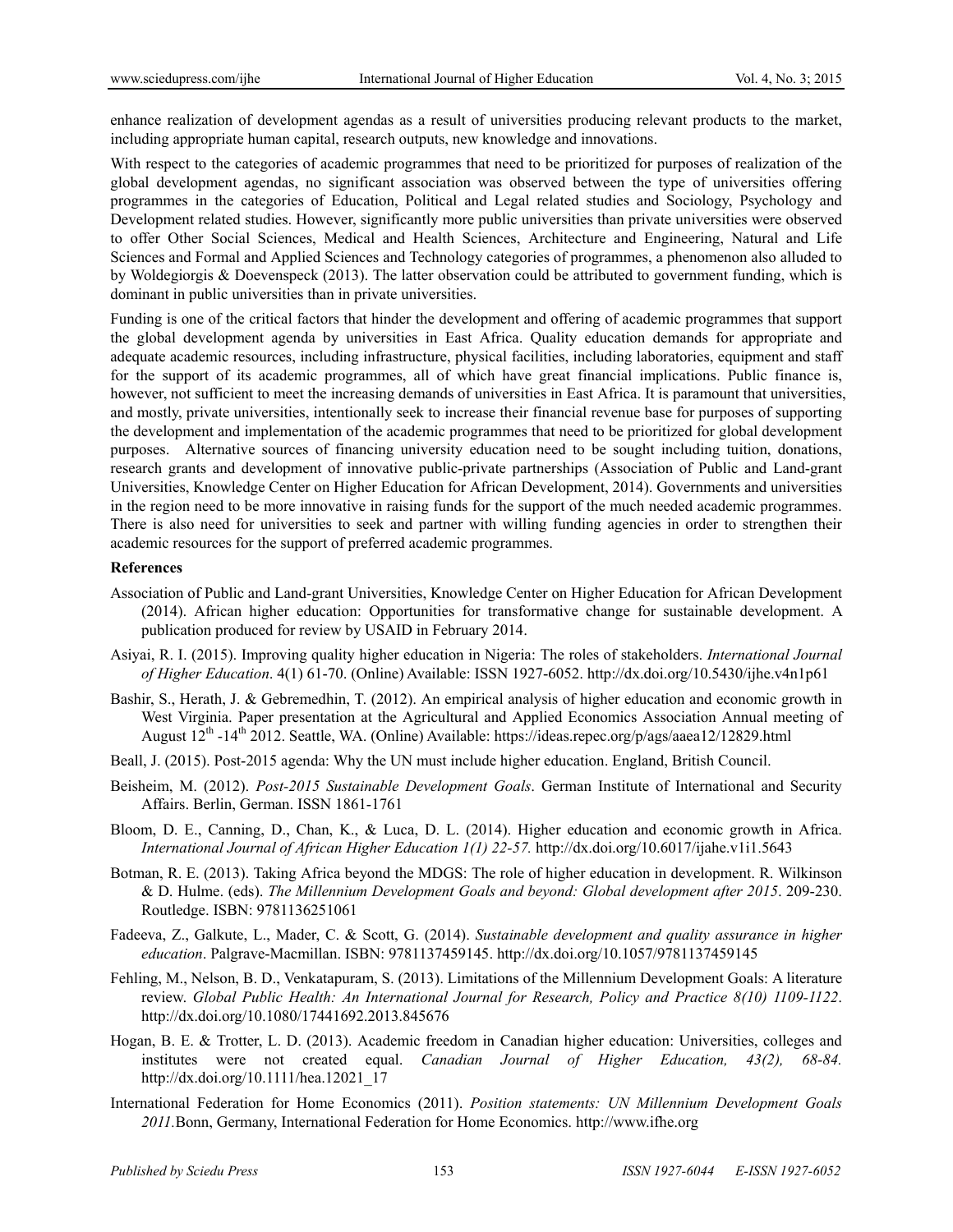- Kiani, A. (2011). Role of university education in poverty alleviation in Pakistan. *Interdisciplinary Journal of Research and Business 1(7) 30-38*. (Online) Available:www.idjrb.com/articlepdf/idjrb7n4.pdf
- Leung, M. W. H. & Waters, J. L. (2013). Transnational higher education for capacity development? An analysis of British degree programmes in Hong Kong. *Globalization, Societies and Education. 11(4) 479-497.* http://dx.doi.org/10.1080/14767724.2013.834180
- Langford, M., Somner, A. & Alicia, E. Y. (2013). Introduction: Situating the debate. M. Langford, A. Somner & E. Y. Alicia (eds). *The Millennium Development Goals and human rights: Past, present and future.* 1-36. United States of America, Cambridge University Press. ISBN: 9781-107-03191-3.
- Montanini, M. (2013).Supporting tertiary education, enhancing economic development: Strategies of effective higher education funding in Sub-Saharan Africa. ISPI Working Paper, No. 49-May 2013. (Online) Available www.ispionline.it/en/ricercatore/marta-motanini
- Mujtaba, T. & Reiss, M. J. (2015). The Millennium Development Goals Agenda: Constraints of culture, economy and social mobility of Pakistani girls on Mathematics and Science related higher education courses in universities in Pakistan. *Canadian Journal of Science, Mathematics and Technology Education, 15(1), 51-68*. http://dx.doi.org/10.1080/14926156.2014.992556
- Pillay, P. (2011). *Higher education &economic development: Literature review.* Centre of Higher Education Transformation (CHET). South Africa. (Online) Available: chet.org.za/.../higher-education-and-economic-development-review-literature
- Republic of Burundi (2011). *Vision Burundi 2025*. Burundi. (Online) Available: www.burundiconference.gov.bi/IMG/pdf/VisionBurundi2025
- Republic of Kenya (2007). *Kenya Vision 2030*, Nairobi, Kenya.(Online) Available:www.vision2030.go.ke/
- Republic of Rwanda (2000). *Rwanda Vision 2020*. Rwanda. (Online) Available: www.gesci.org/assets/files/Rwanda\_Vision\_2020.pdf
- Republic of Uganda (2013). *Uganda Vision 2040*. Kampala, Uganda. Online Available: gov.ug/content/Uganda-vision-2040
- Robert, L., & Ajai-Ajagbe, P. (2013).*Higher education and the Millennium Development Goals: Where are we coming from and where are we going*? The Association of Commonwealth Universities. London, UK. (Online) Available: www.ucu.ac.uk/Beyond-2015
- Sabri, H. (2015). The World Beyond 2015: Is higher education ready? A report on the consultative process among higher education stakeholders of Pakistan on 9-10 September 2014. The Association of Commonwealth Universities. Pakistan.
- Schlottmann, A. M. (2010). Higher education and economic development: The necessary foundation. White Paper 1.University of Nevada, Les Vegas. (Online) Available: www.rcg1.com/publications/FINAL\_White-Paper.
- Sen, G. & Mukherjee, A. (2014).No empowerment without rights, no rights without politics: Gender equality, MDGS and the Post-2015 Development Agenda. *Journal of Human Development and Capabilities, 15(2-3) 188-202*. http://dx.doi.org/10.1080/19452829.2014.884057
- Simmonds, S. (2014). Curriculum making in South Africa: Promoting gender equality and empowering women. *Gender and Education, 26(6) 636-652*. http://dx.doi.org/10.1080/09540253.2014.946474
- The United Republic of Tanzania (1999). *The Tanzania Development Vision 2025.* Dar es Salaam. Tanzania. (Online) Available: www.tzonline.org/pdf/theTanzaniadevelopmentvision.pdf
- United Nations (2000). Paper on the United Nations Millennium Declaration. New York. (Online) Available: www.un.org/millennium/declaration/ares552e.htm
- United Nations Development Program (UNDP). (2010). The path to achieving the Millinium Development Goals: A synthesis of MDG evidence from around the world. June 2010 (Online). Available: http://www.scribd.com/doc/34945474/MDGs-Assessemnt-2010
- United Nations Educational, Scientific and Cultural Organization (2014). *Sustainable development begins with education: How education can contribute to the proposes post-2015 goals*. Paris, France, UNESCO. (Online) Available: www.efareport.unesco.org